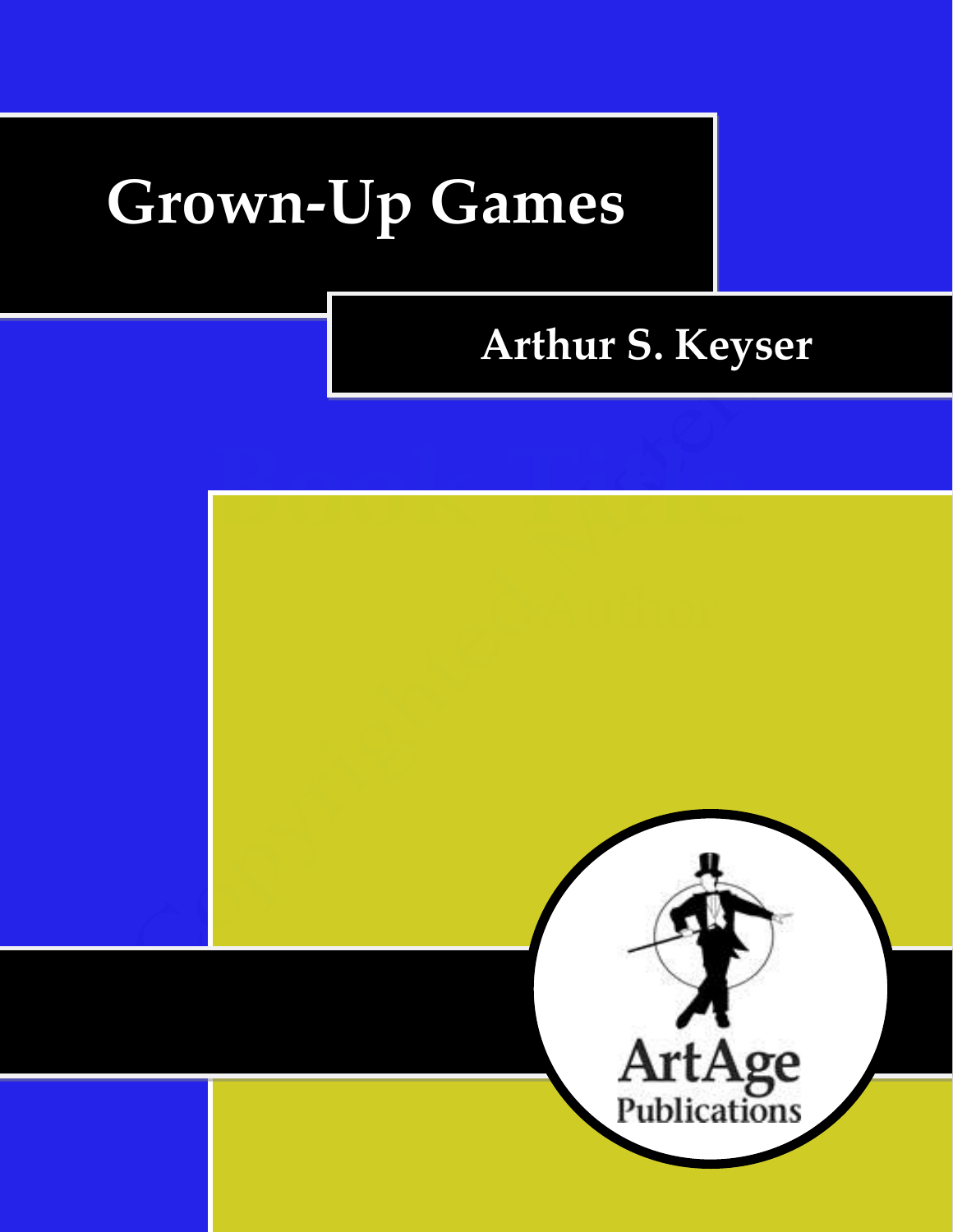

ArtAge supplies books, plays, and materials to older performers around the world. Directors and actors have come to rely on our 30+ years of experience in the field to help them find useful materials and information that makes their productions stimulating, fun, and entertaining.

ArtAge's unique program has been featured in *The Wall Street Journal, Chicago Tribune, LA Times, American Theatre Magazine*, *Time Magazine, Modern Maturity,* on *CNN, NBC,* and in many other media sources.

ArtAge is more than a catalog. We also supply information, news, and trends on our top-rated website, *www.seniortheatre.com*. We stay in touch with the field with our very popular e-newsletter, *Senior Theatre Online*. Our President, Bonnie Vorenberg, is asked to speak at conferences and present workshops that supplement her writing and consulting efforts. We're here to help you be successful in Senior Theatre!

# *We help older performers fulfill their theatrical dreams!*

**ArtAge Publications** Bonnie L. Vorenberg, President PO Box 19955 Portland OR 97280 503-246-3000 or 800-858-4998 bonniev@seniortheatre.com www.seniortheatre.com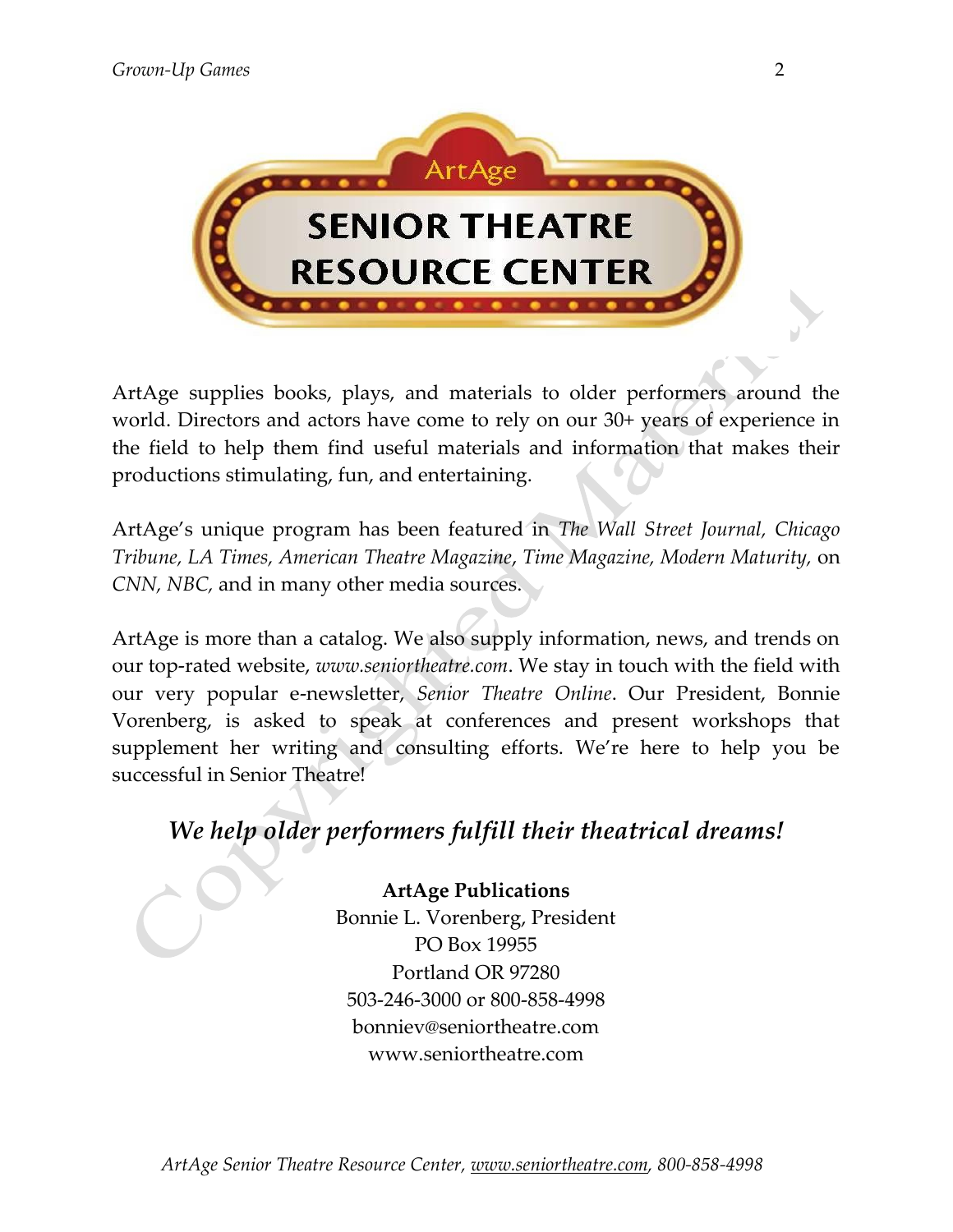## **NOTICE**

**Copyright:** This play is fully protected under the Copyright Laws of the United States of America, Canada, and all other countries of the Universal Copyright Convention.

The laws are specific regarding the piracy of copyrighted materials. Sharing the material with other organizations or persons is prohibited. Unlawful use of a playwright's work deprives the creator of his or her rightful income.

**Cast Copies:** Performance cast copies are required for each actor, director, stage manager, lighting and sound crew leader.

**Changes to Script:** Plays must be performed as written. Any alterations, additions, or deletions to the text must be approved.

**Permission to Film:** Rights to produce, film, or record, in whole or in part, in any medium or in any language, by any group amateur or professional, are fully reserved.

**Royalty:** Royalties are due when you perform the play for any audience, paying or non-paying, professional or amateur. This includes readings, cuttings, scenes, and excerpts.

The royalty for amateur productions of this show is posted online. It is payable two weeks prior to your production. Contact us for professional rates or other questions. Royalty fees are subject to change.

Insert the following paragraph in your programs:

*Performed with special permission from ArtAge Publications' Senior Theatre Resource Center at 800-858-4998, [www.seniortheatre.com.](http://www.seniortheatre.com/)*

Copyright 2011 Arthur S. Keyser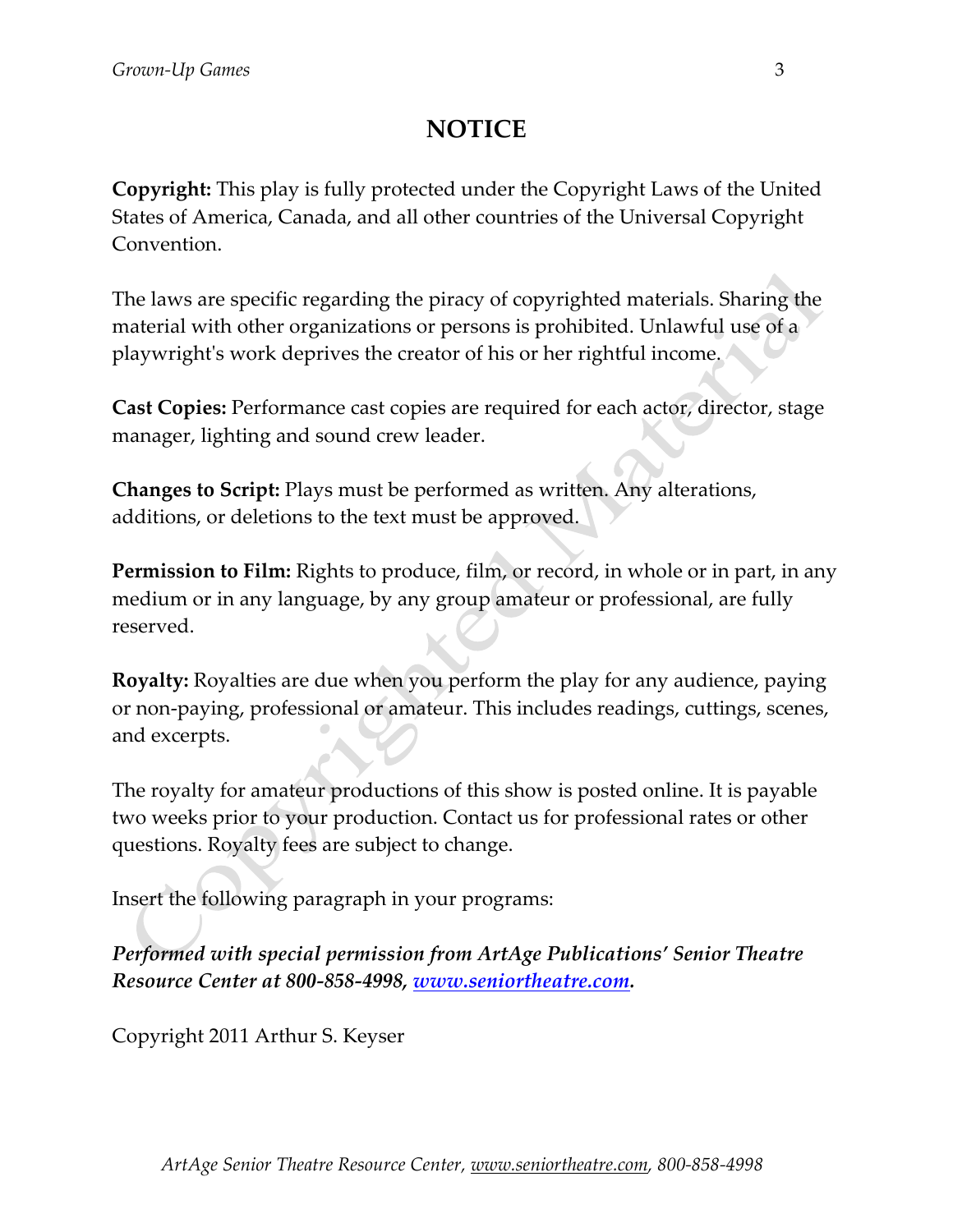#### GROWN-UP GAMES

by

#### Arthur S. Keyser

#### **CAST**

ANTHONY: a balding ninety-two-year-old man. CHARLES: a black man in his late eighties with a full head of white hair.

Setting*: A September morning in the passenger waiting area of a train station.*

At Rise: *ANTHONY wears a small canvas backpack. He sits on a wooden bench. On the bench beside him is a leather satchel, cracked and discolored from age. CHARLES sits next to ANTHONY. On the ground at CHARLES' feet is a medium-sized piece of luggage.*

THE STATION LOUD SPEAKER (*we hear the last part of an announcement)* …Express has been delayed. We apologize for any inconvenience.

CHARLES: What did he say?

ANTHONY: What did who say?

CHARLES: The man talking in that speaker up there.

ANTHONY: I wasn't paying attention. I think one of the trains is late.

CHARLES: Did he say my train?

ANTHONY: Might have been. *(pause)* Maybe it wasn't.

CHARLES: You're supposed to be listening. It was my job yesterday. Yours today.

ANTHONY: I was busy.

CHARLES: Busy doing what? We're just sitting here.

ANTHONY: I was thinking about lunch. What's today?

*ArtAge Senior Theatre Resource Center, www.seniortheatre.com, 800-858-4998*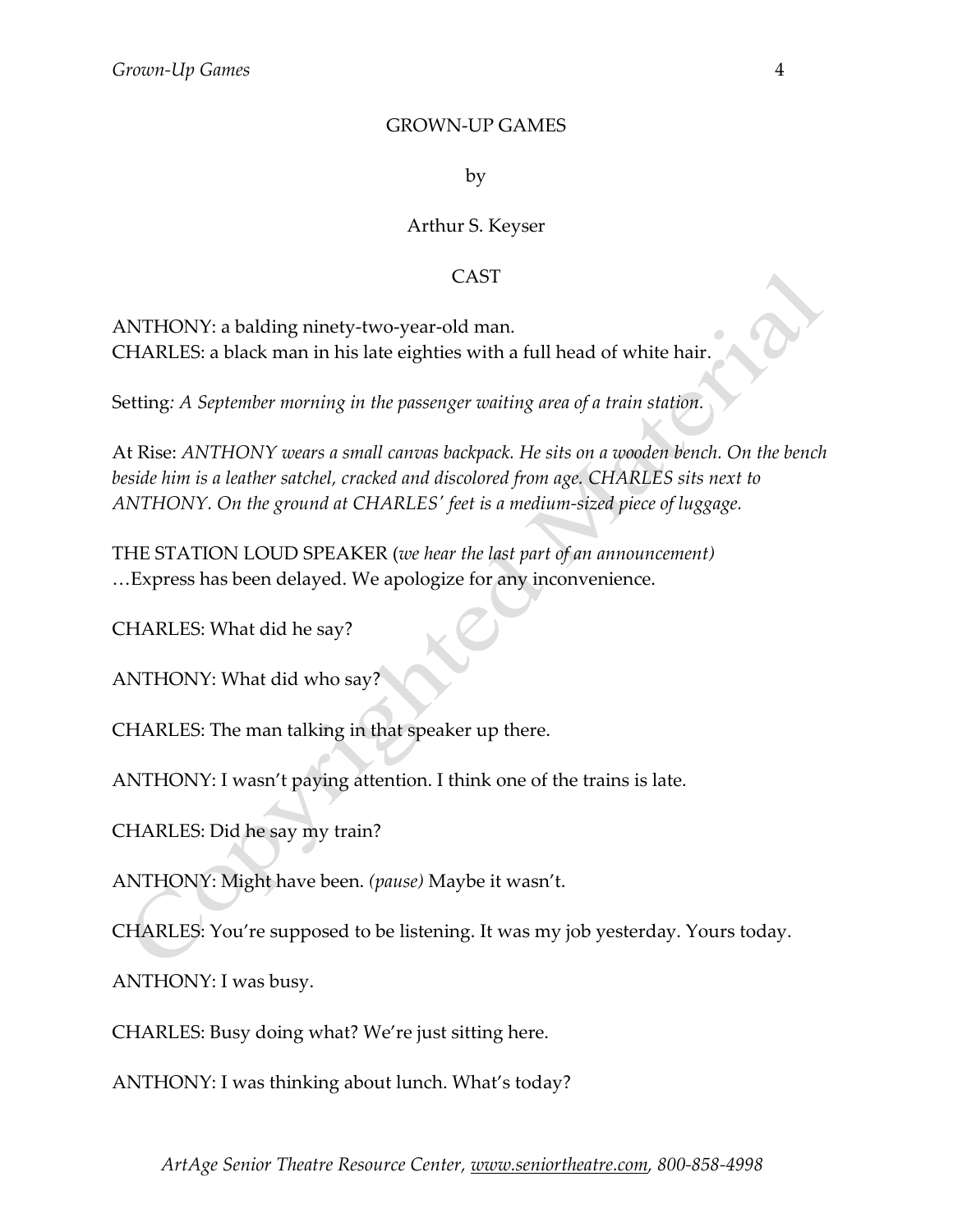CHARLES: Mac 'n cheese day.

ANTHONY: Montauk.

CHARLES: What's Montauk have to do with mac 'n cheese?

ANTHONY: I think that the speaker guy said the train from Montauk is a few minutes late.

CHARLES: That's not good. I might not get to the city on time. You sure it was talking about my train?

ANTHONY: Maybe it's the train going to Montauk. I don't know. When I'm thinking about lunch I don't hear lots of things. And I don't always remember what I'm supposed to do and what you're gonna do.

CHARLES: We talked all about it last week. Today, it's your job to listen to the speaker, not mine. My job is to think about the audition. I haven't danced for a long time.

ANTHONY: I don't think my listening to the speaker is a good idea. I can't do everything for you.

CHARLES: Everything? What do you do for me?

ANTHONY: I reminded you to take your tap shoes, the white jacket, the bow tie, the--

CHARLES: You didn't remind me until I had everything packed already.

ANTHONY: So what. Suppose you forgot. Then you would've been glad I told you.

CHARLES: *(hesitating)* I guess you're right. I'm sorry. *(pause)* I owe you one.

ANTHONY: One what?

CHARLES: One reminder.

ANTHONY: So do it.

CHARLES: Do what?